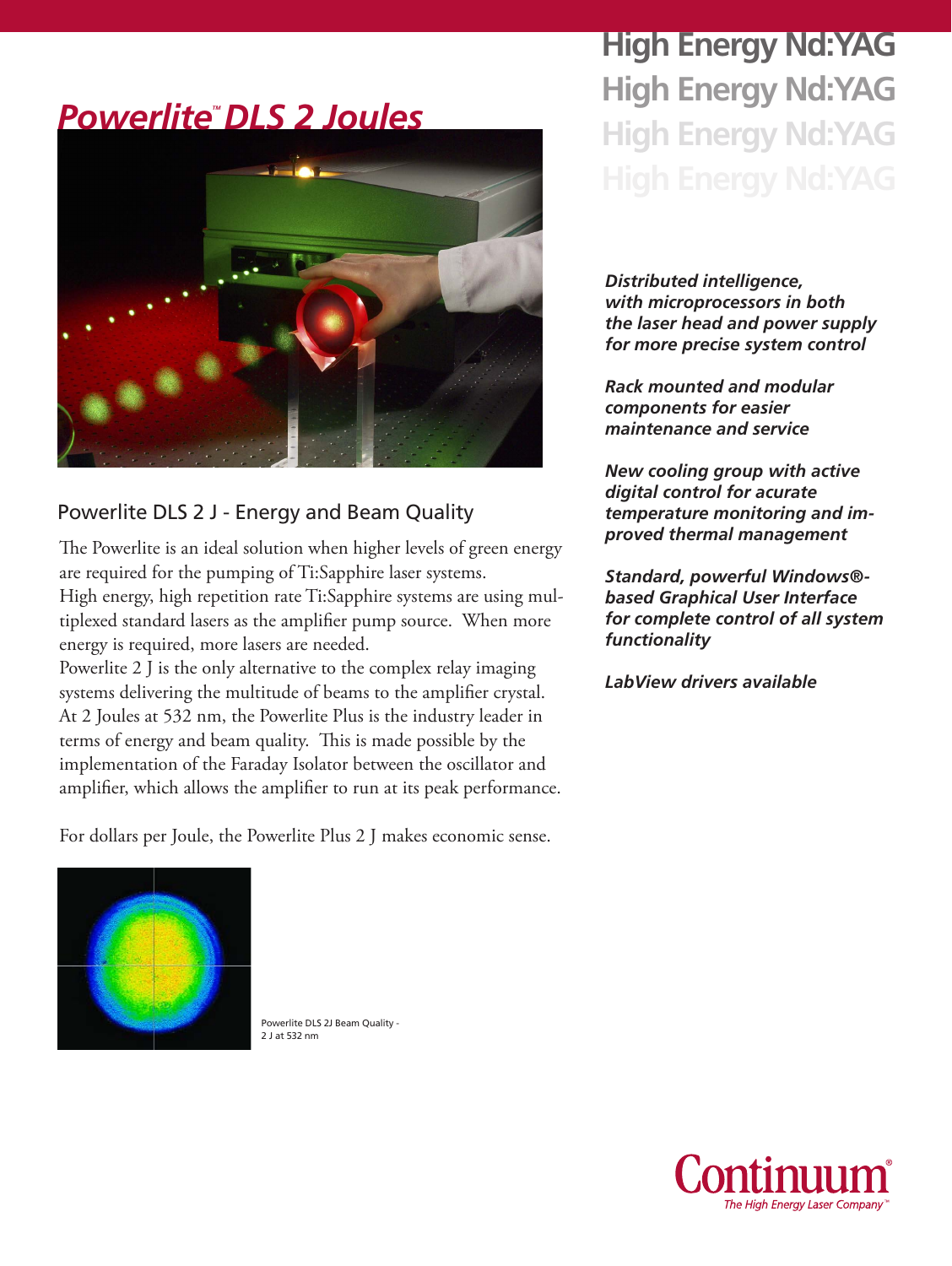## *Powerlite DLS 2 J Specifications*

| <b>Description</b>                                    | 2 J        |  |  |
|-------------------------------------------------------|------------|--|--|
| Repetition Rate (Hz)                                  | 10         |  |  |
| Energy (mJ)                                           |            |  |  |
| 1064 nm                                               | 3500       |  |  |
| $5321$ nm                                             | 2000       |  |  |
| Pulsewidth <sup>2</sup> (nsec)                        |            |  |  |
| 532 nm                                                | 4-8        |  |  |
| Linewidth <sup>3</sup> ( $cm^{-1}$ )                  |            |  |  |
| Standard                                              | 1          |  |  |
| Injection Seeded, SLM                                 | 0.003      |  |  |
| Divergence <sup>4</sup> (mrad)                        | 0.45       |  |  |
| Beam Pointing Stability <sup>5</sup> (±µrad)          | 30         |  |  |
| Beam Diameter (mm)                                    | 12         |  |  |
| Jitter <sup>6</sup> (±ns)                             |            |  |  |
| Unseeded                                              | 0.5        |  |  |
| Seeded                                                | 1.0        |  |  |
| Energy Stability <sup>7</sup> (±%)                    |            |  |  |
| 532 nm                                                | 3.0;1.0    |  |  |
| Power Drift <sup>8</sup> ( $\pm\%$ )                  |            |  |  |
| 532 nm                                                | 6.0        |  |  |
| Beam Spatial Profile (Fit to Gaussian) <sup>9</sup>   |            |  |  |
| Near Field $(<1m)$                                    | 0.7        |  |  |
| Far Field $(\infty)$                                  | 0.95       |  |  |
| Max Deviation from fitted Gaussian <sup>10</sup> (±%) |            |  |  |
| Near Field (<1m)                                      | 40         |  |  |
| <b>Service Requirements</b>                           |            |  |  |
| 208-240 VAC, single $\Phi$                            | 30A        |  |  |
| Water GPM at 10-40 PSI                                | $1 - 2$    |  |  |
| Polarization                                          |            |  |  |
| 1064, 355, 266 nm                                     | Horizontal |  |  |
| 532 nm                                                | Vertical   |  |  |
|                                                       |            |  |  |



#### Notes

1. Using Type II doubler

2. FWHM full width half max

3. FWHM  $(1cm^{-1} = 30$  GHz)

4. Full angle for 86% (1/e<sup>2</sup> )

5. 99.9% shots will be <±30 μrads with ΔTroom <±3°C

6. With respect to external trigger

7. The first value represents shot-to-shot for 99.9% of pulses, the second value represents RMS

8. Average for 8 hours with ΔT±3°C

9. A least squares fit to a Gaussian profile. A perfect fit would have a coeffficient of 1. 10. Within FWHM points near field at 1 meter.

All specifications at 1064 nm unless otherwise noted. As a part of our continuous improvement program, all specifications are subject to change without notice.